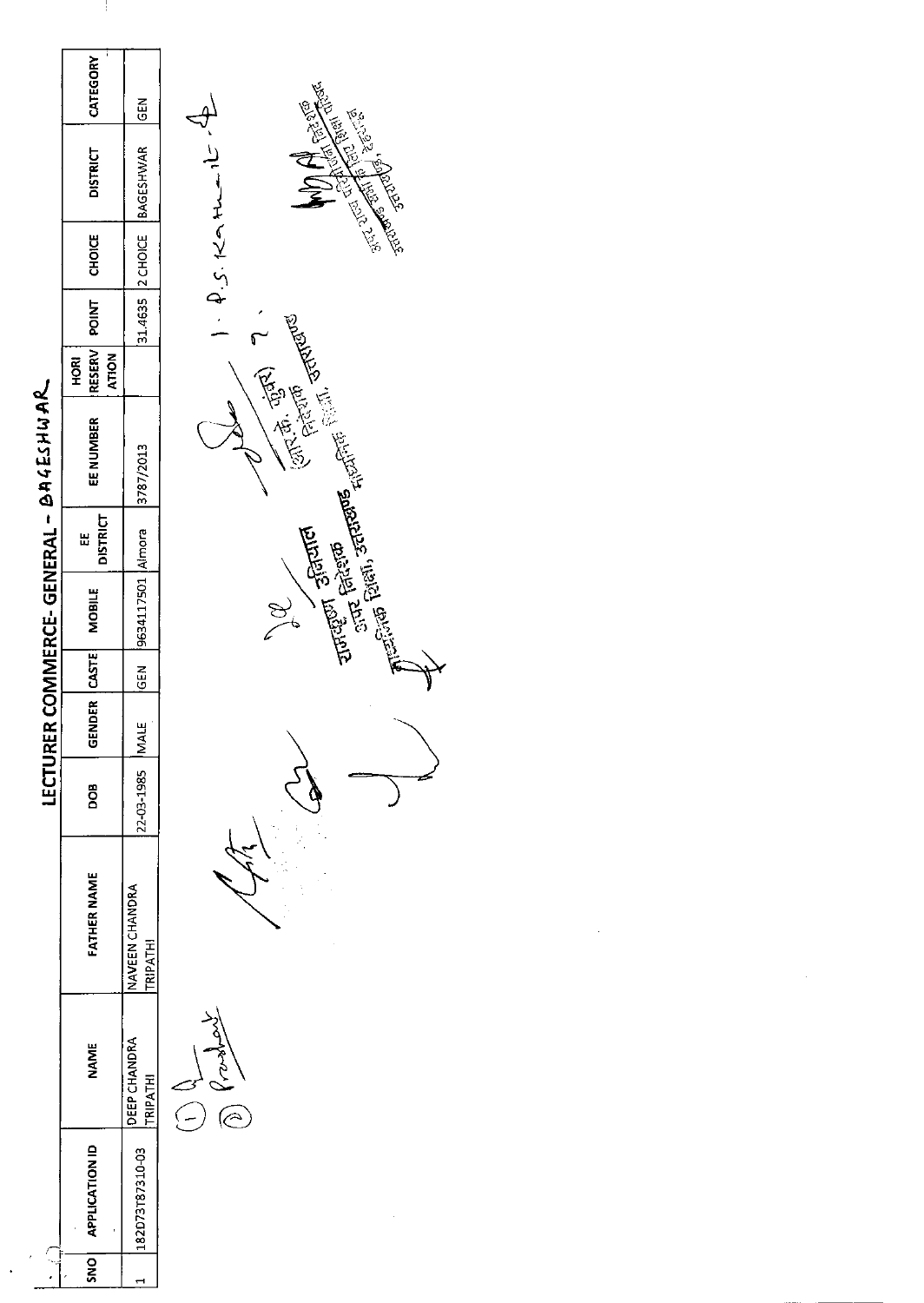|                                | CATEGORY                 | <b>ABD</b>                | GEN-VO                                                   |  |
|--------------------------------|--------------------------|---------------------------|----------------------------------------------------------|--|
|                                | <b>DISTRICT</b>          |                           |                                                          |  |
|                                | <b>CHOICE</b>            | 30.753 3 CHOICE CHAMOLI   | 30.373  1 CHOICE CHAMOLI                                 |  |
|                                | RESERV POINT             |                           |                                                          |  |
|                                | <b>ATION</b><br>HORI     |                           |                                                          |  |
| ER COMMERCE-GENERAL - < HANOLI | EE NUMBER                |                           | FEMALE   GEN   9760199185   Chamoli   UA03120187349   WO |  |
|                                | <b>DISTRICT</b><br>Ш     |                           |                                                          |  |
|                                | <b>MOBILE</b>            | 9639111982 Almora 2944/12 |                                                          |  |
|                                |                          | $rac{5}{65}$              |                                                          |  |
|                                | GENDER CASTE             |                           |                                                          |  |
| LECTURI                        | 80d                      | 27-09-1987 MALE           | 16-04-1986                                               |  |
|                                | <b>FATHER NAME</b>       | ANAND SINGH               | TEJ SINGH NAYAL                                          |  |
|                                | <b>NAME</b>              | NARINDER SINGH            | <b>IYOTI BARTWAL</b>                                     |  |
|                                | <b>APPLICATION ID</b>    | 189N425412-04             | 18B8317J324010AU9-                                       |  |
|                                | $\overline{\frac{1}{2}}$ |                           |                                                          |  |

 $\ddot{\phantom{1}}$ 

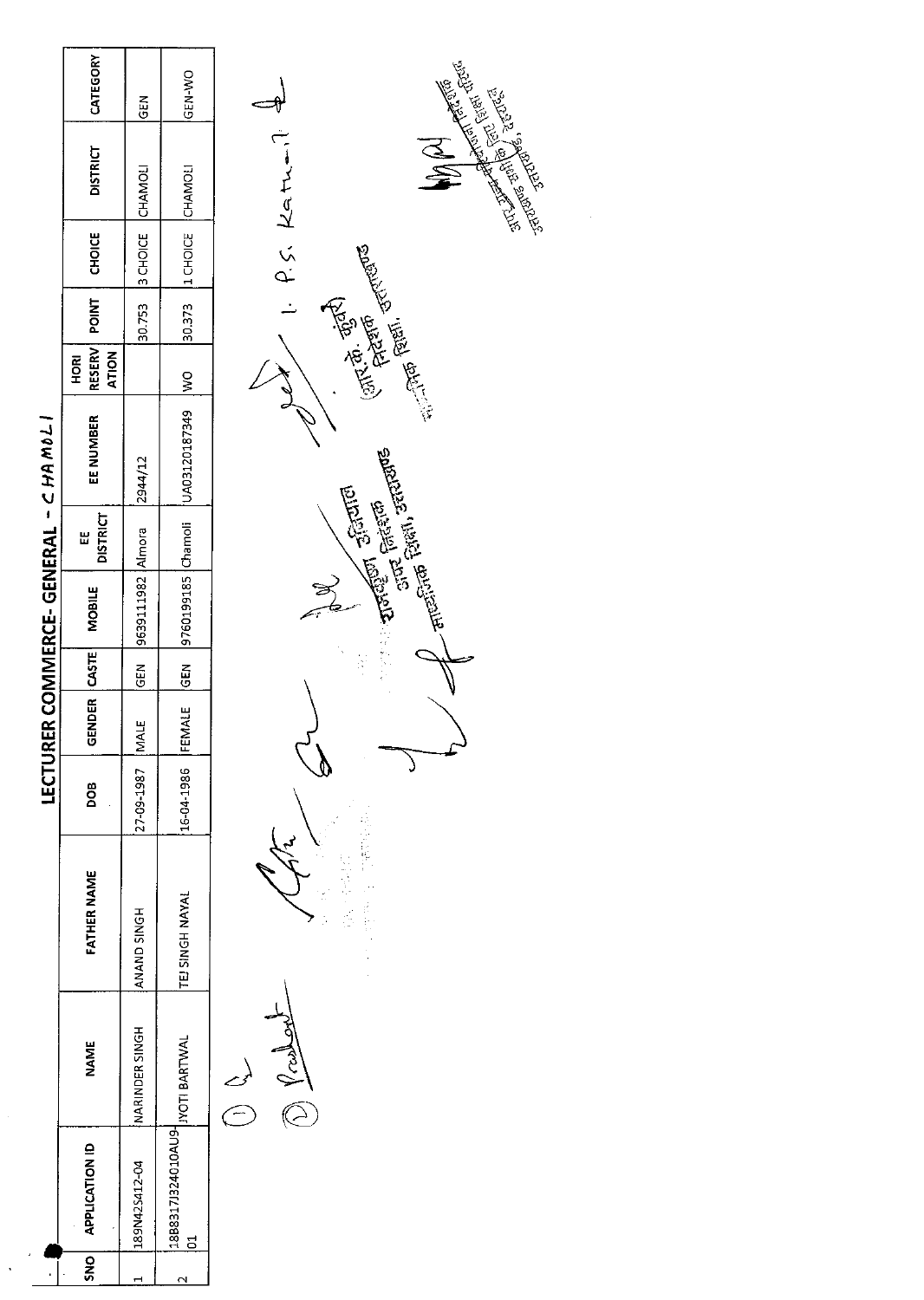|                              |                                                                        |                       | LECTUREI   |                     |             |                      | R COMMERCE-GENERAL - CHAMPAWAT      |                                       |       |        |                            |             |  |
|------------------------------|------------------------------------------------------------------------|-----------------------|------------|---------------------|-------------|----------------------|-------------------------------------|---------------------------------------|-------|--------|----------------------------|-------------|--|
| <b>APPLICATION ID</b><br>SNO | <b>NAME</b>                                                            | <b>FATHER NAME</b>    | 800        | GENDER CASTE MOBILE |             | <b>DISTRICT</b><br>Ш | EE NUMBER                           | <b>RESERV</b><br><b>ATION</b><br>HORI | POINT | CHOICE | <b>DISTRICT</b>            | CATEGORY    |  |
|                              | 1825110S1A1786U20 <sup>1</sup>   LALIT MOHAN SINGH   DURGA SINGH BISHT |                       | 25-07-1984 | <b>IMALE</b>        | $rac{1}{2}$ |                      | 8192061111 Nainital   UA12120185706 |                                       |       |        | 30.3855 2 CHOICE CHAMPAWAT | $rac{5}{6}$ |  |
|                              | $\widehat{Q}$                                                          | $\mathbf{x}^{\prime}$ |            |                     |             |                      |                                     | المنظيم                               |       |        | $P.5.$ for the i           |             |  |

 $\bar{\phantom{a}}$  $\ddot{\phantom{0}}$ 

**Community of the Property of Schools**  $\frac{1}{2}$ **Turitori Sicilian Maria (Silvich digital digital digital digital digital digital digital digital digital digital digital digital digital digital digital digital digital digital digital digital digital digital digital digi** Augh  $\overline{\mathcal{L}}$ ر

 $\frac{1}{2}$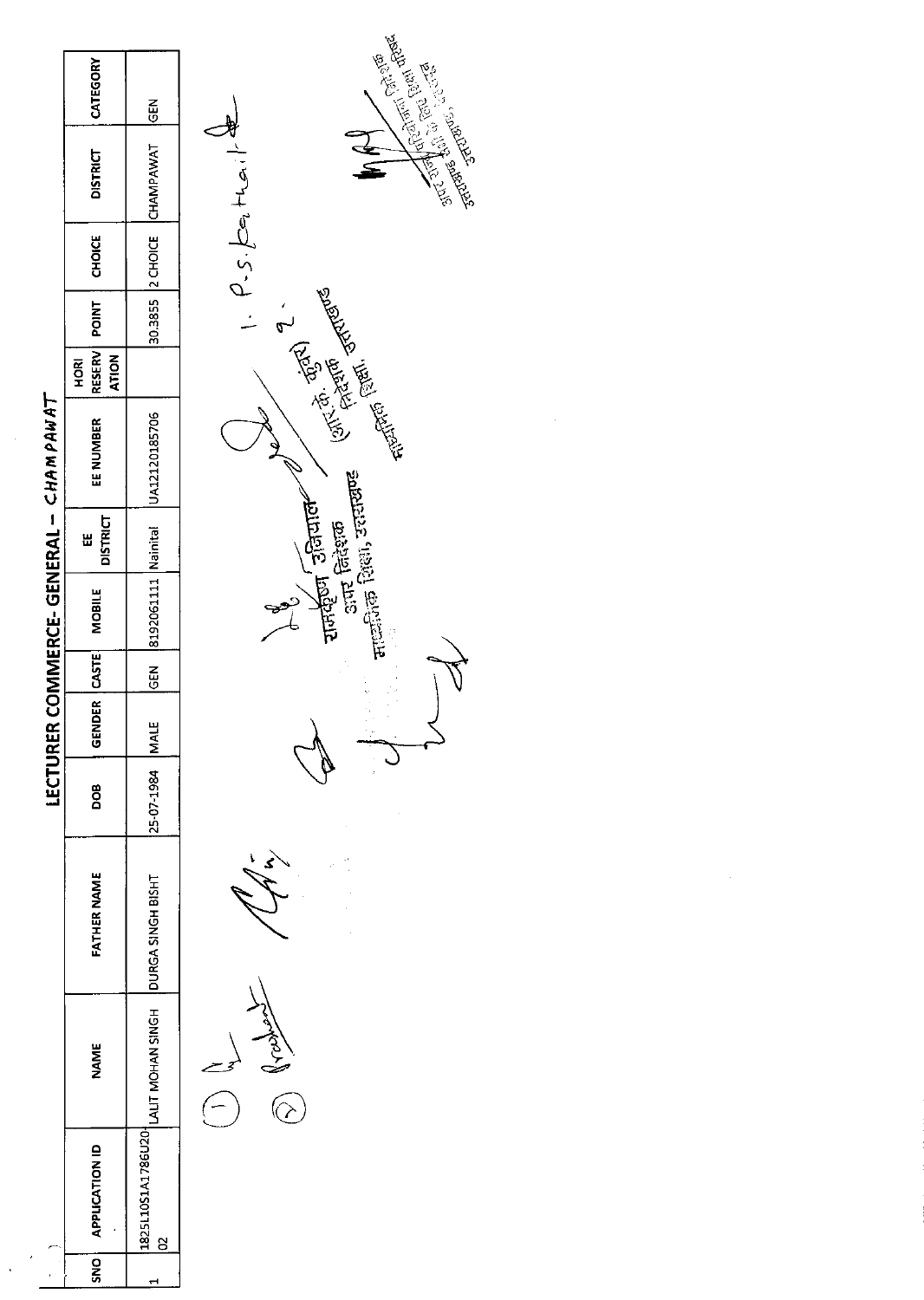|                                   | CATEGORY                   | GEN                             | GEN-WO                                           |
|-----------------------------------|----------------------------|---------------------------------|--------------------------------------------------|
|                                   | <b>DISTRICT</b>            |                                 |                                                  |
|                                   | <b>CHOICE</b>              | 31.667 1CHOICE PAURI            | 29.5355 4 CHOICE PAURI                           |
|                                   | RESERV POINT               |                                 |                                                  |
|                                   | <b>ATION</b><br><b>ROH</b> |                                 |                                                  |
|                                   | EE NUMBER                  | UA15220183624                   | FEMALE GEN 9690707441 Dehradun UA051201617837 WO |
|                                   | <b>DISTRICT</b><br>出       |                                 |                                                  |
| LECTURER COMMERCE-GENERAL - PAVRI | GENDER CASTE MOBILE        | GEN 8273253829 Pauri            |                                                  |
|                                   |                            |                                 |                                                  |
|                                   |                            | ¦<br>≦                          |                                                  |
|                                   | DOB                        |                                 |                                                  |
|                                   | FATHER NAME                | SURENDRA SINGH RAWAT 22-07-1990 | PYARA SINGH RANGHAR   04-07-1990                 |
|                                   | NAME                       | VIKAS RAWAT                     | MEENAK5HI                                        |
|                                   | <b>APPLICATION ID</b>      | 1825864112RU0A2V<br>$3 - 02$    | 18U8M71201650137<br>$4 - 01$                     |
|                                   | <b>SNO</b>                 |                                 |                                                  |

 $\ddot{\phantom{0}}$ 

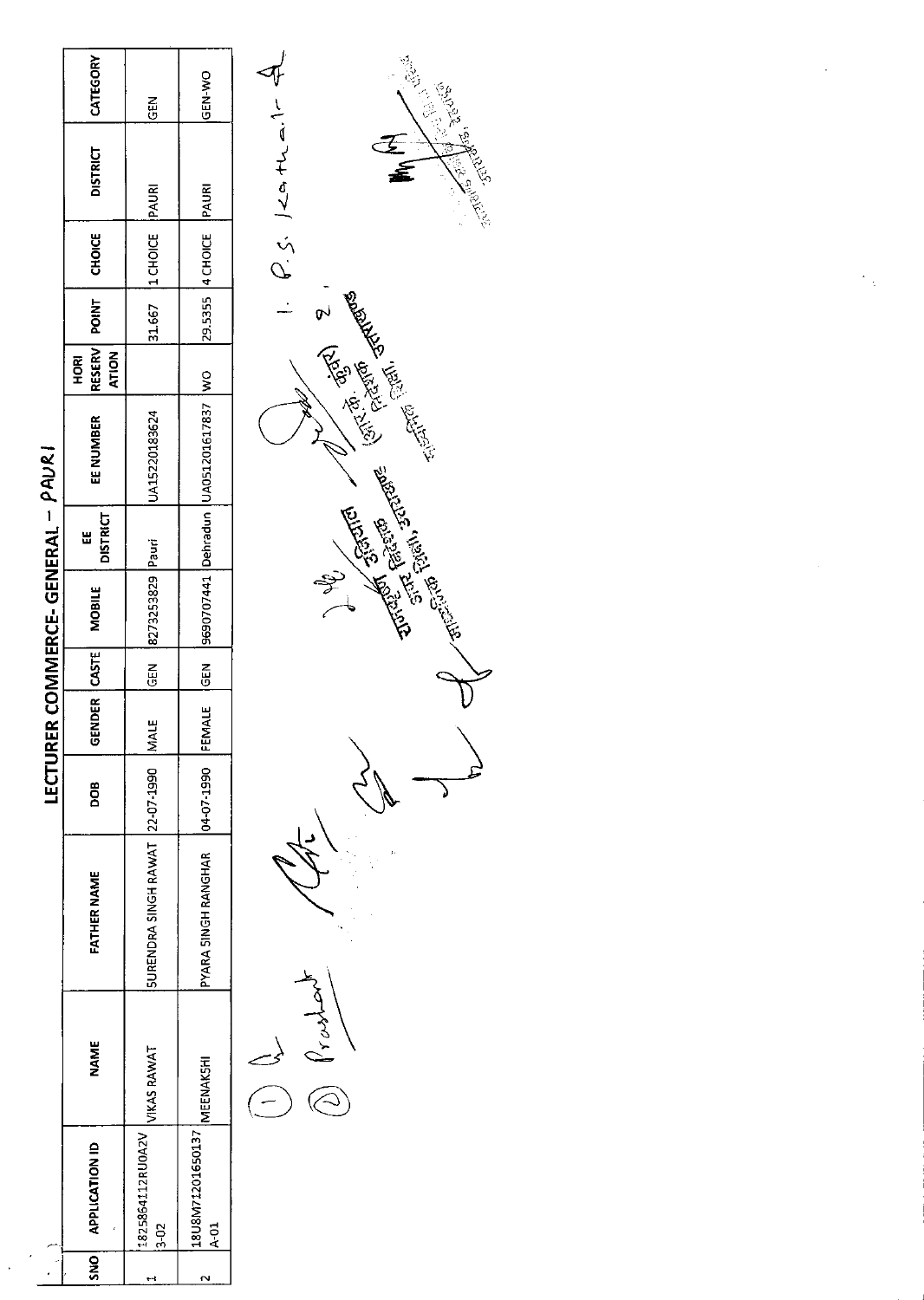|                                           | CATEGORY                                     | <b>K3D</b>               | Contraction of the                                                           |
|-------------------------------------------|----------------------------------------------|--------------------------|------------------------------------------------------------------------------|
|                                           | <b>DISTRICT</b>                              | PITHORAGARH              | Red Marie Red France<br>$1. P. s.$ /catu- $1-$<br><b>AN WA</b>               |
|                                           | <b>CHOICE</b>                                | 29.3425  1 CHOICE        |                                                                              |
|                                           | <b>POINT</b>                                 |                          |                                                                              |
|                                           | <b>RESERV</b><br><b>ATION</b><br><b>HORI</b> |                          |                                                                              |
| LECTURER COMMERCE- GENERAL - PITHORA GARH | EE NUMBER                                    | 1619/08                  | <b>2017-2019</b><br>(2017-2019)<br>1918-1919 (2011)<br>1919-1919 (2011)      |
|                                           | <b>DISTRICT</b><br>ᇤ                         | Pithoragar               |                                                                              |
|                                           | <b>MOBILE</b>                                | 8006356033               | بتلانيتين يعهد فتناديها وكالتقليم والمتفاهيم<br><b>Contract of Science 1</b> |
|                                           | ENDER CASTE                                  | <b>GEN</b>               |                                                                              |
|                                           |                                              | <b>MALE</b>              |                                                                              |
|                                           | BOG                                          | 05-05-1982               |                                                                              |
|                                           | <b>FATHER NAME</b>                           | HOSHIYAR SINGH<br>KUNWAR |                                                                              |
|                                           | <b>NAME</b>                                  | BHARAT SINGH<br>KUNWAR   | $\widehat{\mathbb{C}}$                                                       |
|                                           | <b>APPLICATION ID</b>                        | 18K18160B9-01            |                                                                              |
|                                           | SN <sub>O</sub>                              | 4                        |                                                                              |

 $\ddot{\cdot}$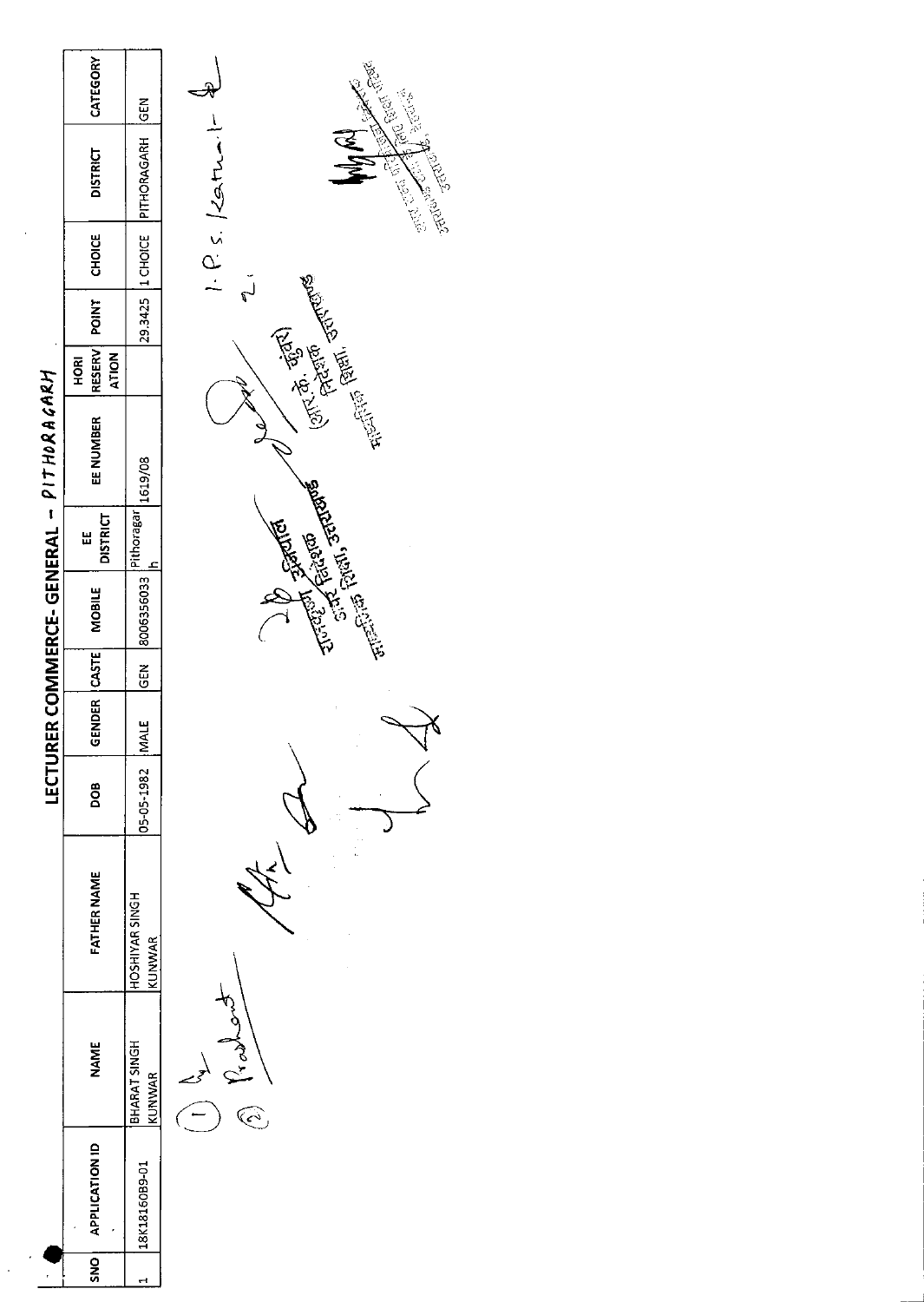|            |                               |              |                                         |                 |              |               | <b>IECTURER COMMERCE-GENERAL - TEHRI</b> |                                    |           |                                       |       |                            |                 |                  |
|------------|-------------------------------|--------------|-----------------------------------------|-----------------|--------------|---------------|------------------------------------------|------------------------------------|-----------|---------------------------------------|-------|----------------------------|-----------------|------------------|
| <b>SNO</b> | <b>APPLICATION ID</b>         | <b>NAME</b>  | FATHER NAME                             | <b>BOO</b>      | GENDER CASTE |               | MOBILE                                   | <b>DISTRICT</b><br>Ш               | EE NUMBER | <b>RESERV</b><br><b>ATION</b><br>HORI | POINT | <b>CHOICE</b>              | <b>DISTRICT</b> | CATEGORY         |
|            | 1811576T1A-02                 | TUSHAR ARORA | GULSHAN KUMAR ARORA   29-09-1988   MALE |                 |              |               | GEN 7895999511 Haridwar 1671/15          |                                    |           |                                       |       | 32.3225  1 CHOICE   TEHRI  |                 | $\frac{2}{5}$    |
|            | 189M4341U5W-05 MANJU UPADHYAY |              | KAILASH CHANDRA<br><b>VAYHDAPL</b>      |                 |              |               | 19-01-1983 FEMALE GEN 9690999168         | Udham S<br>Nagar                   | W/9534/14 | $\frac{1}{2}$                         |       | 31.7625 4 CHOICE TEHRI     |                 | <b>CEN-WO</b>    |
|            | 18290N1P2412-01 PRADEEP NATH  |              | HARI NATH GOSWAMI                       | 07-02-1986 MALE |              |               | OBC   8755572778 Champaw                 | $\frac{1}{10}$                     | 2914/2012 |                                       |       | 29.152   6 CHOICE   TEHRI  |                 | $rac{c}{\alpha}$ |
|            | 18004L12B0-01                 | BANSHILAL    | LACHHI RAM                              | 05-08-1973 MALE |              | $\frac{5}{2}$ | 9690814305                               | .  Pithoragar   <sub>4000/12</sub> |           |                                       |       | 27.208   10 CHOICE   TEHRI |                 | <u>ყ</u>         |
|            |                               | —<br>ति      |                                         |                 |              |               |                                          |                                    |           |                                       |       |                            |                 |                  |

 $\bar{ }$ 

Juellos) 3  $\begin{matrix} \mathbf{r} \\ \mathbf{r} \end{matrix}$ 

**The Contract of Contract of Contract of Contract of Contract of Contract of Contract of Contract of Contract o** The C.S. Katurity of C.S. (1) **ASSE** Electric Prince of the Control of the Control of the Control of the Control of the Control of the Control of the Control of the Control of the Control of the Control of the Control of the Control of the Control of the Cont  $\overline{\mathcal{F}}_L$  $\oint$